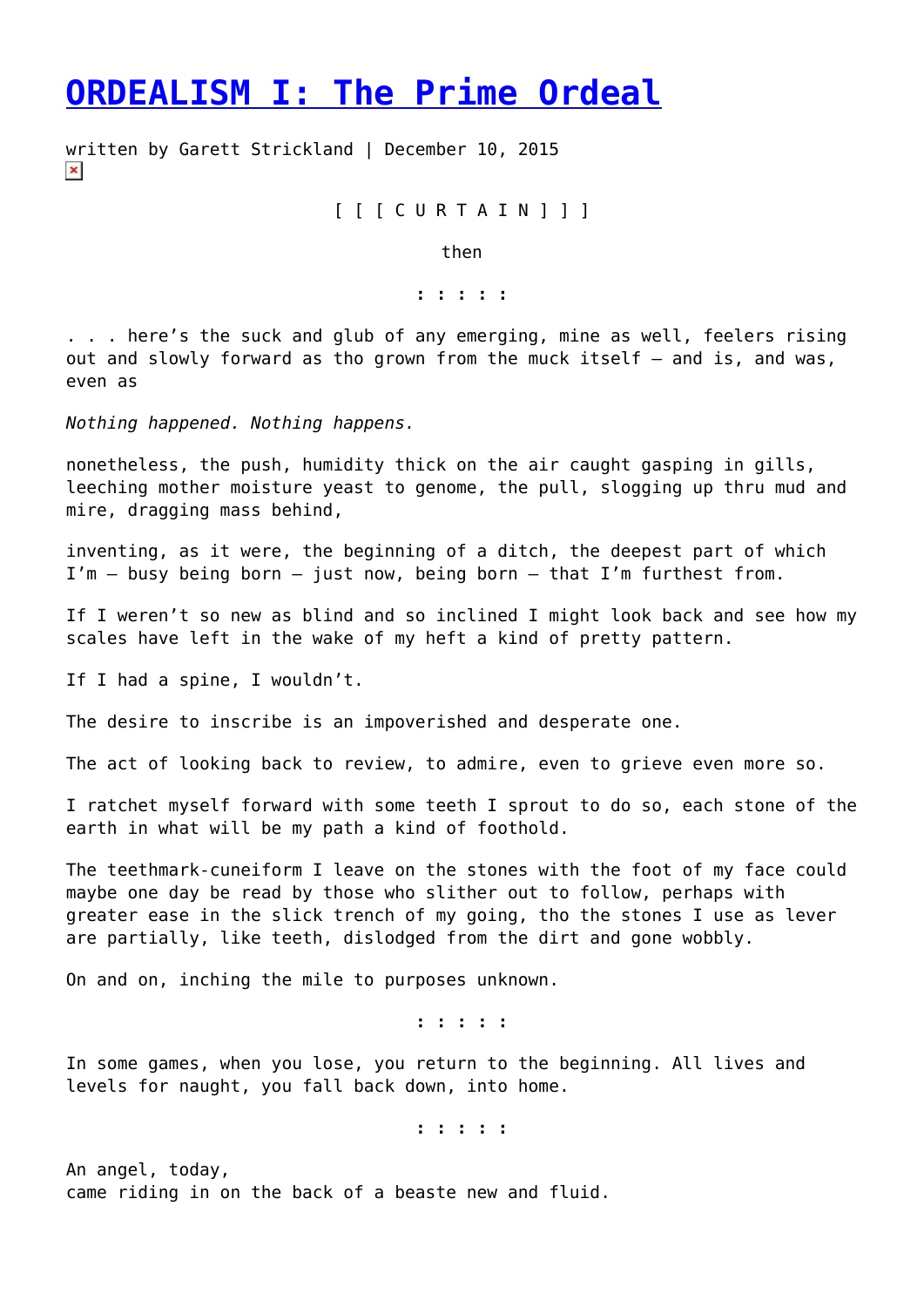The animal the angel came arching in on wasn't one I felt qualified to name. Naming, it must be said, has never been my favorite.

The angel spoke:

*You've not heard, I guess, of Prometheus. He was alright. He drank too much. But he shared, at least. That's what I'm going to do with you lot.*

She began to speak— I say, – That's not my name.

*Ha yeah,* the angel says. *Not yet.*

I'd skip the rest, if it's just the same.

**: : : : :**

Walk with me.

You know, some say a serpent is coiled beneath each flower of this (supposedly) delightful garden. Or else a flower waits to grow in time-lapse fruition crouched under each scale of Tiamat one might, like a sewer cover, lift while treading her back. I forget which.

Touch nothing. Reach out and touch nothing.

**: : : : :**

I am trudging up a hill that seems endless. Each time I open my mouth to bemoan to my Maker a large piece of furniture somehow spirals flying out from my solar plexus to lodge some meters further up. This one's a desk. When I reach the desk I'm obliged to study and search all thru its drawers. On the paper I find in the drawers I write down all I can hope to know about the desk and its drawers and the paper and the pen I'm using to write this all down. When the pen runs out of ink I pull a loose tooth and meticulously etch into the wood of the desk a description of the effect of the friction of the tooth on the wood and how it feels to blow the wooden and enamel residue away from my marks that I might review my marks and correct, if I can, their mistakes. Only once I've done all this am I permitted to clamber over the desk and proceed.

In the meantime, I've been cursing the task. Further up the hill I see a dresser, an armoire, a coatrack.

**: : : : :**

The problem with thought is its having to have an object.

I want the flow, the motion, without.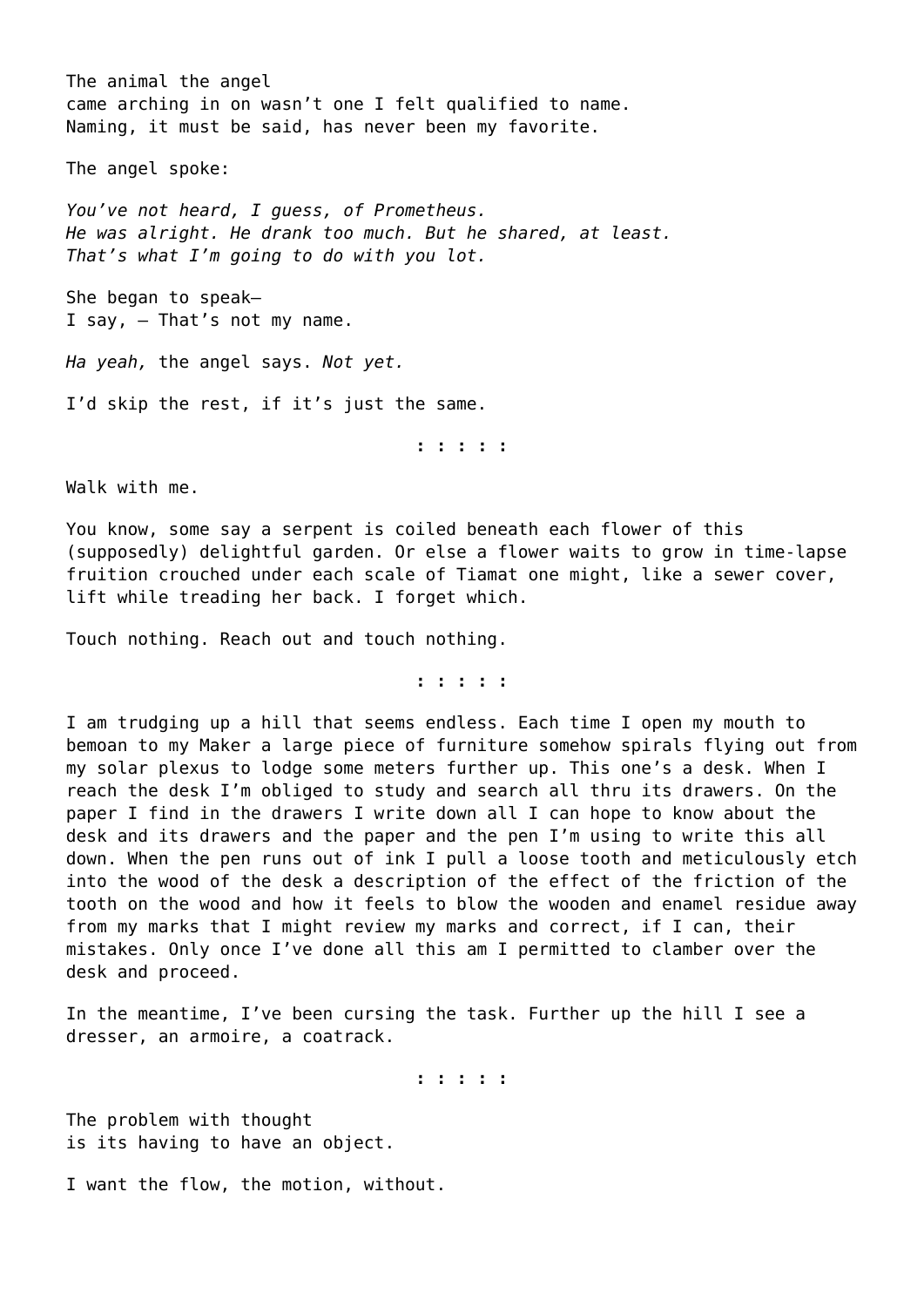Every force evolves a form, but the word itself falls short of what birthed it.

**: : : : :**

The ordealist's approach – he sees something and, because he sees it, he knows first thing that it's a problem – is one of assimilation, a mutual hollowing out. He sucks the yolk from the stone that would otherwise encumber his foot. Likewise the stone has known and owned him in the interim of effort such a task has taken. An imprint, a seeding. The scent of struggle permeates the aura of both.

**: : : : :**

Before printing became popular and then began (supposedly) to die, many imagined an architectural setting within which were objects associated with specific text or fragments thereof. You'd walk around in your mind from object to object, each of which would trigger what was designated.

In this way one might recite from memory the *Odyssey*, or anything.

**: : : : :**

The ordealist builds a nest in the knowledge that satisfaction is vanity.

One would of course prefer to have slept forever in the golden cave of our *axis mundi*, hypnogogically farming stones & gems to devour unthinkingly, preserved against the weathers. Despite protestations, we are spewed out from its saturnine gullet, summoned forth and fucked with.

Life – that *other* thing – can from this point onward be but an assailment.

**: : : : :**

I hear there's this whale, like an awful children's story,

that sings off-tone in such a way that no other whale wants anything to do with it. Whether just trying to mate or what, they leave it alone. Still, it swims around singing.

*Are you listening to me? Is anyone listening to me? Is anyone looking at me? Is anyone bothering about me at all?*

But we, we humans, have heard  $-$  have noted  $-$  the song of this whale. Enough to document it. Enough to say, How sad. Perhaps it was only us it was ever singing for, even un-decoded, even as we do not yet understand the grammar and syntax of whales.

**: : : : :**

You receive the call.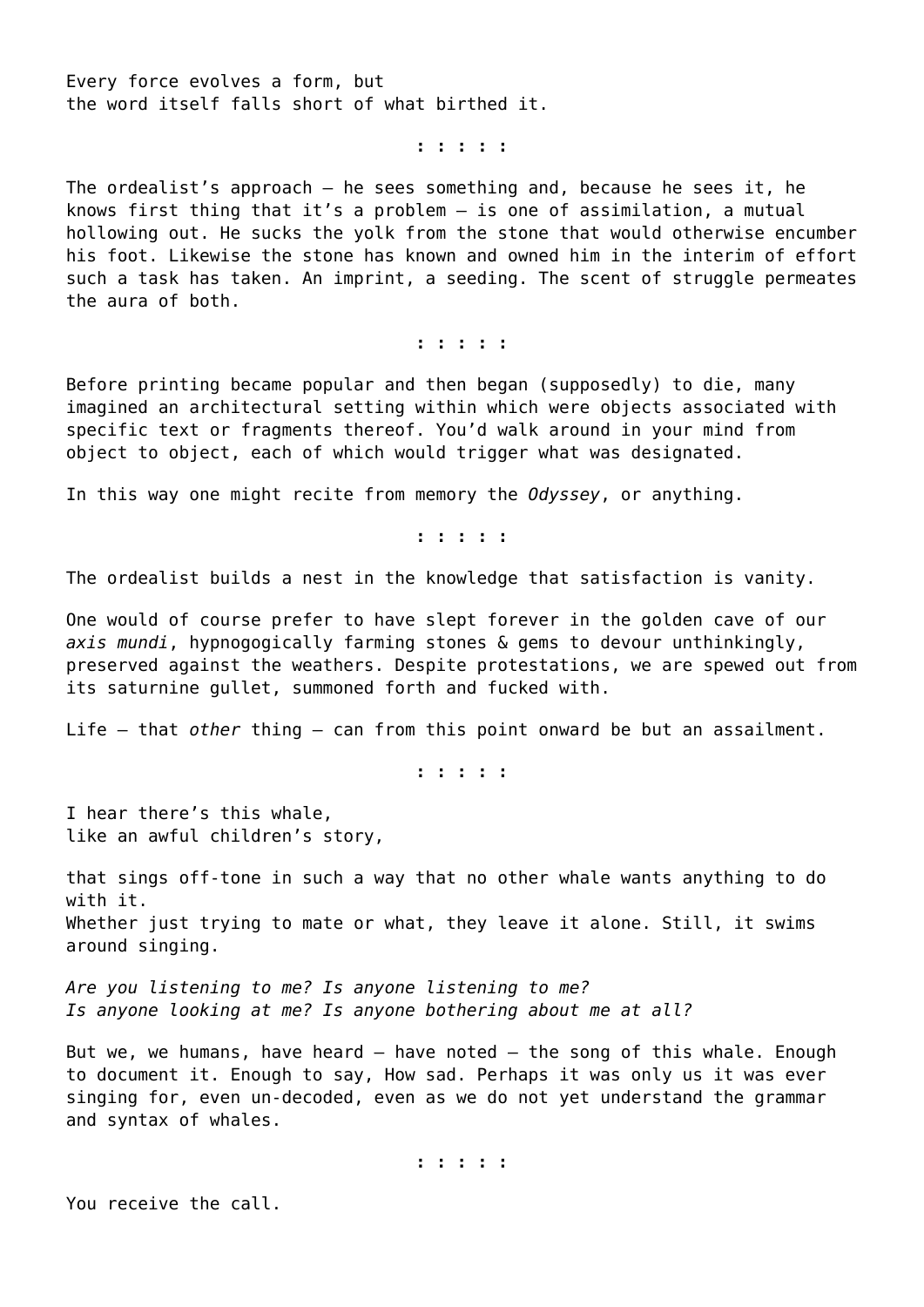Turning away from having received it – even as one's existence as such has heretofore been but the antechamber to such a call's reception – is the first *real* ordealism.

**: : : : :**

Imagine the beings that swim geologically. Imagine the beings that gestate in the bodies of stars.

Imagine what it means to engineer such a thing.

**: : : : :**

I raised the question, once, of whether or not whales – representing, perhaps, the ultimate spiritual manifestation of the mammalian class upon our planet – whether or not a new species of whale develops at the end of each human epoch. That is, post-cataclysm.

Once we're gone, imagine it: a new type of whale that can live, nay, *thrive*, off what we'd known as plastic. At odds, no doubt, with the insectoid creatures for whom polystyrene and plastic will constitute the most convenient and manageable of natural resources. The Newest Atlantis a conglomerate of islands that we are now hoping, somehow, to dissolve. As tho worlds themselves don't routinely fall into their basements, lose their tail – in their game of connect-four. As tho this planet doesn't know how to flush its toilet and forget the shame of its creatures.

**: : : : :**

How best to set fire, in the cellar halls of memory, to the spiders chanting stories they'd have you believe are your own? To see them shrivel with the ease of a flame held up to a spool of magnetic tape?

**: : : : :**

Deucalion, the son of Prometheus, was clued in by his father to the arrival of Zeus' deluge. Having built an ark, he and his wife Pyrrha were spared. Consulting an oracle regarding their task of repopulating the earth, they were told to cover their eyes and to throw their mother's bones – which they took to mean rocks – over their shoulders as they went.

These stones became people, and things went along as they usually do.

 $\pmb{\times}$ 

**: : : : :**

Ain't no scene like an anthropocene cuz an anthropocene don't stop.

**: : : : :**

The ordealist, in trial. The ordealist, perpetual forge. The ordealist, body & implement.